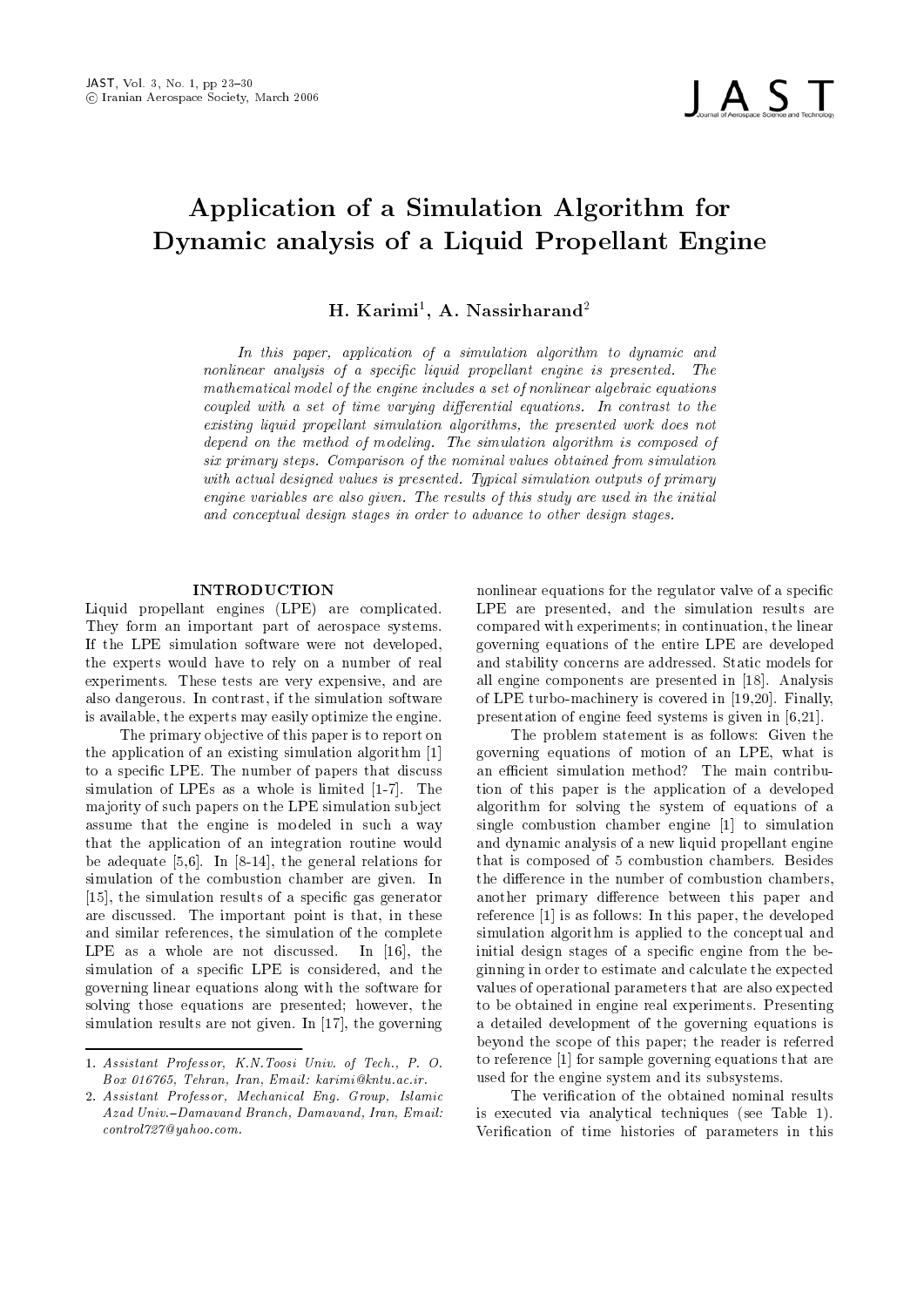engine at the initial and conceptual design stages may be noted by relying on the comparisons of experimental and numerical results of reference  $[1]$ , which are based on an identical simulation algorithm

The organization of the rest of this paper is as follows: Contrary to the common trend where a theory is presented followed by applications of the theory to real systems, In this paper, for clarification purposes, the example problem is discussed first as frequent references are made to a real problem during presentation of the basis. After the LPE description, the logic used for solving a hydraulic circuit is discussed followed by a description of the simulation algorithm. Then, application of the simulation algorithm to the described LPE is presented. the result of the simulation code is analyzed next. Finally, summary and conclusion sections are presented

# DESCRIPTION OF THE SYSTEM

The schematic model of the engine under consideration is shown in Figure 1. This engine is composed of the following elements:  $(1)$  combustion chamber,  $(2)$  gas  $\mathbf{a}$  is the function of the function of  $\mathbf{b}$ oxidizer pump,  $(7)$  fuel diaphragm valve,  $(8)$  stabilizer  $\mathcal{C}$  and  $\mathcal{C}$  and  $\mathcal{C}$  shutter shutter shutter shutter shutter shutter shutter shutter shutter shutter shutter shutter shutter shutter shutter shutter shutter shutter shutter shutter shutter shutter shutter sh generator,  $(10)$  oxidizer diaphragm valve,  $(11)$  oxidizer shut down value of the combustion chambers of the combustion chambers of the combustion chambers of the combustion chambers of the combustion chambers of the combustion chambers of the combustion combustion combustion comb regulator control valve,  $(13)$  fuel discharge valve,  $(14)$  $\mathbf{u}$  shut of the gas generator  $\mathbf{u}$  $\mathbf{u}$  is a solution of vertices or vertices or vertices  $\mathbf{u}$  and  $\mathbf{u}$ valve to the shutters (all, continued the state that is the contract of the contract of  $\alpha$ the thrusters,  $(22)$  staged start valve,  $(23)$  valve for  $\mathbf{a}$  and the tanks of the tanks of the tanks of the tanks of the tanks of the tanks of the tanks of the tanks of the tanks of the tanks of the tanks of the tanks of the tanks of the tanks of the tanks of the tanks of  - pipes and  non return valve

The LPE operates in the following manner. First, the pressures inside the fuel and oxidizer tanks reach to their specified values. Then, electrical commands are received by starter starter starter starter starter starter starter starter starter starter starter starter  $(vdfu7)$ , and oxidizer diaphragm valve  $(vdox10)$ . In continuation, turbine starts rotating, and fuel and oxidizer are permitted to enter the system. As the exit pressurized gas of the starter turns the turbine the shaft of the turbo pump starts rotating and the pumps are commissioned. As a result, the fuel and the oxidizer are pumped

In the fuel path, fuel passes through connection 33. Then the fuel path is divided into three branches. In the first branch, some fuel enters the stabilizer of the combustion chamber. In the second branch, some fuel is guided towards the regulator, and finally, in the third branch, some fuel heads towards the thrusters. In the first branch, the combustion chamber stabilizer guides a controlled amount of fuel to the fuel discharge valve. Under the condition that fuel discharge valve is not activated, the fuel that enters this valve travels

connection is a connection of the connection of the connection of the connection of the connection of the connection of the connection of the connection of the connection of the connection of the connection of the connecti through connection  $\mathbf{u}$  and it enters the gas  $\mathbf{u}$ towards the combustion chamber after going through connection 35 and orifice 25. In the second branch, the amount of fuel that is guided towards the regulator valve passes through connection 31 and then enters the regulator valve. The regulator control valve passes a controlled amount of fuel through connection 27. The exit fuel from connection 27 is then divided into two sub branches or parts One part is passed through gas generator fuel shut down valve it enters the gas generator. The other part, after passing through connection enters the gas generator stabilizer valve and the pressure command is issued. Finally, in the third branch, fuel enters the thrusters after passing  $\mathbf{f}_1$ down valve. In the oxidizer path, the oxidizer exiting the oxidizer pump is divided into two branches. In one branch, the oxidizer passes through connection 32 and orientation of the staged through the staged through the staged through the staged through the staged through the staged through the staged through through the staged through through the staged through through the sta start valve and oxidizer shut valve and oxidizer shut valve it enters in the shut value it enters in the shut the combustion chamber. This amount of oxidizer and the amount of fuel that enters the combustion chamber from the fuel path are combined and due to the resulting combustion, the engine is turned on. The staged valve is designed to prevent excess pressure overshoot in the combustion chamber. The second parts In the comparison is part subsequently branch some oxidizer is passed in the comparison of the comparison of the comparison of the comparison of the comparison of the comparison of the comparison of the comparison of stabilizer control valve. After passing through the return valve connection and gas and gas and gas and gas and gas and gas and gas and gas and gas and gas and ga shut as the this stabilizer sends a controlled a controlled and the stabilizer of and  $\mathbf{u}$  into the gas generator  $\mathbf{u}$ of oxidizer and the amount of fuel that enters the gas gas to from the fuel path are computed and computed and computed and computed and computed and computed and combustion occurs. The exit pressurized gas of the gas generator keeps the turbine rotating and the starter rotation gradually leaves the circuit In the second sub branch some oxidizer is passed through connection  $\{1\}$ thrusters oxidizer shut and then enters of the new value and then enters of the new value and then enters of t the thrusters. This amount of oxidizer that enters the thrusters is combined with the amount of fuel that comes from the fuel path, and combustion takes place.

## DESCRIPTION OF THE LOGIC FOR SOLVING <sup>A</sup> HYDRAULIC CIRCUIT

In a hydraulic circuit of the type used in LPEs, there are three variables. These are:  $(1)$  pressure at the beginning of the circuit,  $(2)$  pressure at the end of the circuit, and  $(3)$  the flow rate that passes through the circuit. In order to solve the circuit, two of these three variables must be known. Otherwise, it would be impossible to solve the circuit. Now consider the schematic drawing shown in Figure 1. In this LPE, the tank fluid pressure (or the pressure at the entrance of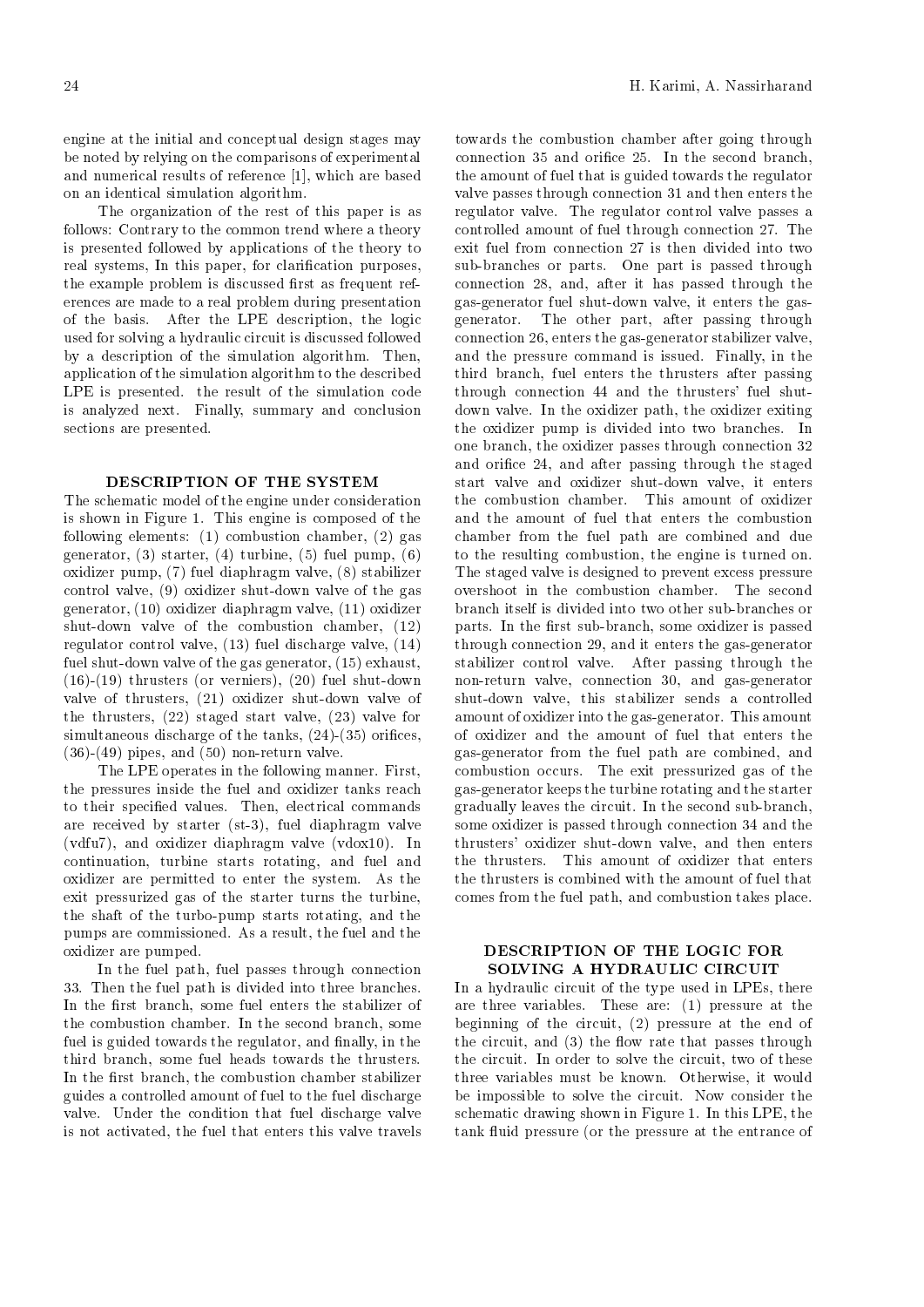

Figure - Schematic diagram of the liquid engine-

the diaphragm valves) and the downstream pressure  $(e.g., the combustion chamber pressure) are known.$ Therefore, it would be possible to solve the hydraulic circuit; as a result, the intermediate pressures and flow rates would be determined. Consider the case in which the fuel pump is not there with a most a model with  $\mathcal{L}$ 

if the fuel pump entrance pressure were known, one could solve the circuit in a component by component manner. But, the pump entrance pressure is not known, and its value must be calculated. This is a sign that equations are coupled. A new method for solving such equations is used here. In this work, the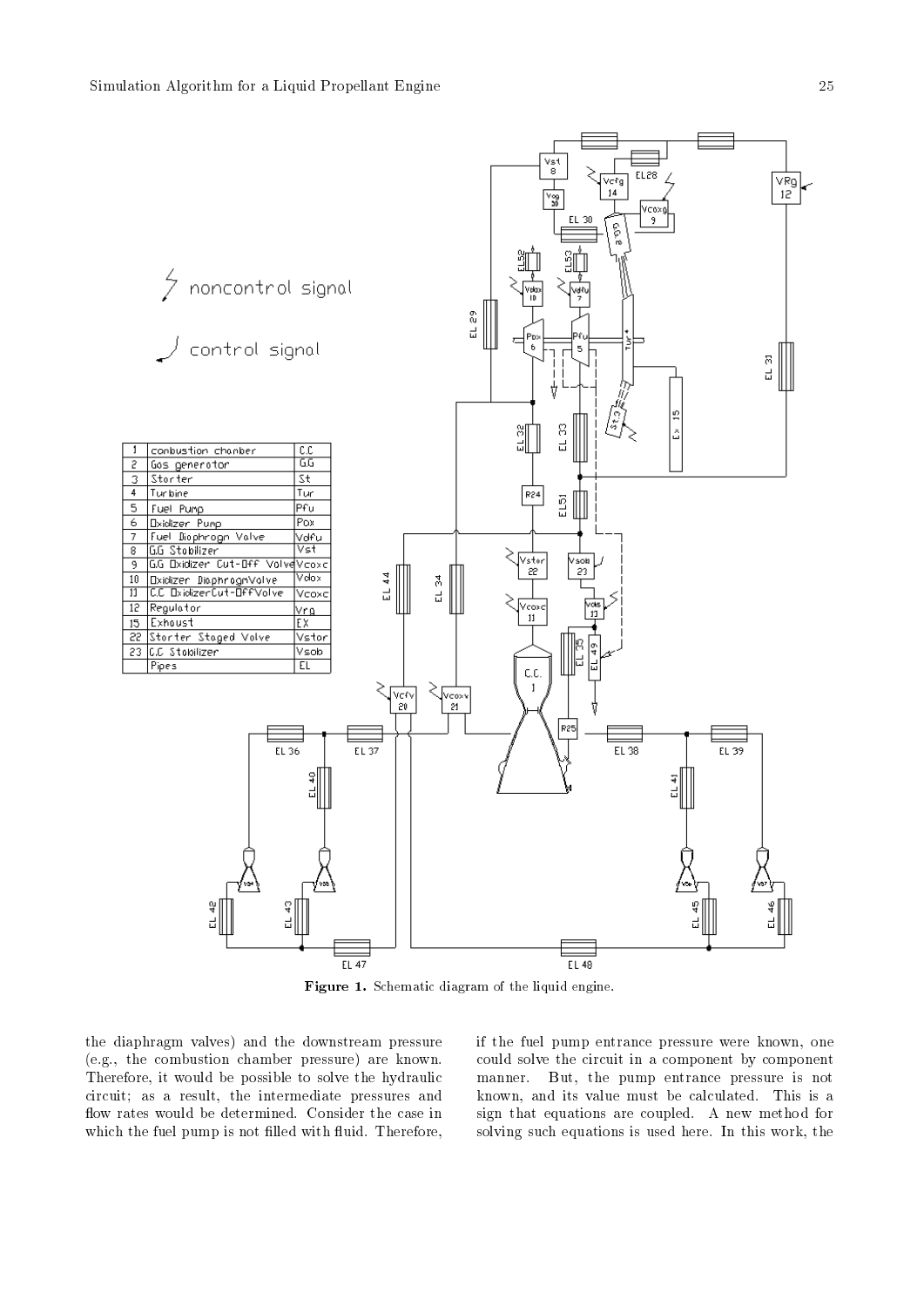Newton-Raphson method is adopted. This method is characterized by the following equation

$$
y_{m+1} = y_m - \frac{g(y)}{g'(y)},
$$
\n(1)

where, y is the unknown variable,  $g(y)$  is an error where, y is the unknown variable,  $g(y)$  is an error<br>function, g' is the derivative of the error function with<br>respect to the unknown variable, and m is the iteration<br>number. The use of equation (1) is described by respect to the unknown variable, and  $m$  is the iteration number. The use of equation  $(1)$  is described by posing an example. Consider the fuel path of Figure and assume that fuel pump is being lled in other words, fluid has not reached connection 33 yet. In this case, the pressure at the beginning of the circuit, and pressure at the end of the circuit is known; the value of the pressure at the entrance of the fuel pump and the flow rate must be calculated. First, the entrance pressure of the fuel pump is guessed (initial guess equals one atmosphere, and for subsequent iterations, use the most recent value). With this pressure value and the known pressure at the beginning of the circuit (or the known pressure at the entrance of the fuel diaphragm<br>valve 7), the flow rate of the fuel that enters the fuel<br>pump may be calculated. With the value of the flow<br>rate, the value of the guessed pressure at the fuel<br>pump ent valve 7), the flow rate of the fuel that enters the fuel pump may be calculated. With the value of the flow  $\frac{a}{8}$  0.6 rate, the value of the guessed pressure at the fuel pump entrance, and the angular speed of the turbopump shaft, the exit pressure of the fuel pump may be calculated. Note that the angular speed of the turbo-pump is a state variable, and its initial value would be zero, and for subsequent steps, the value from the previous integration step is used. Since the uid has not the fuel pump the fuel pump the fuel pump the fuel pump the fuel pump the exit pressure of the exit p of the fuel pump must equal one atmosphere. If the  $\frac{1}{2}$  time calculated value of the fuel pump exit pressure equals one atmosphere, then, it is concluded that the guessed value of the fuel pump entrance pressure is correct, and the circuit is solved. Otherwise, the guessed value of the fuel pump entrance pressure is corrected by the use of equation (1). The error function value,  $g(y)$ , would<br>
equal the difference between the calculated fuel pump<br>
exit pressure and one atmosphere. The derivative<br>
of the error function,  $g'$ , is numerically evaluated.<br>
Fin equal the difference between the calculated fuel pump exit pressure and one atmosphere. The derivative of the error function,  $g'$ , is numerically evaluated. Finally, equation  $(1)$  is evaluated to get a new value for the fuel pump entrance pressure. The recursive application of equation (1) is continued until  $q(y) \approx$  $0$ ; once this happens, the hydraulic circuit is solved. Then, the simulation code computes the derivatives of state variables, and the differential equations are numerically integrated. The method of integration is the Euler's technique. It should be noted that the application of this scheme with a more complicated integration routine to other engines (e.g., a fourthorder runge-kutta technique) did not offer any increase in accuracy  $[1]$ . In short, the algebraic equations are solved implicitly rst in order to determine the intermediate values of the pressures and flow rates and then to integrate the differential equations of motion.



**Figure 2.** Turbo-pump angular speed as a function of time.



Figure Combustion chamber pressure as a function of



Figure Gas generator pressure as a function of time

#### SIMULATION ALGORITHM

The simulation algorithm is composed of six primary steps as described below

Step - De newtonRaphson loop - De newtonRaphson loop - De newtonRaphson loop - De newtonRaphson loop - De newt The start of the loop would be at the exit of the diaphragm valve. Consider the case where the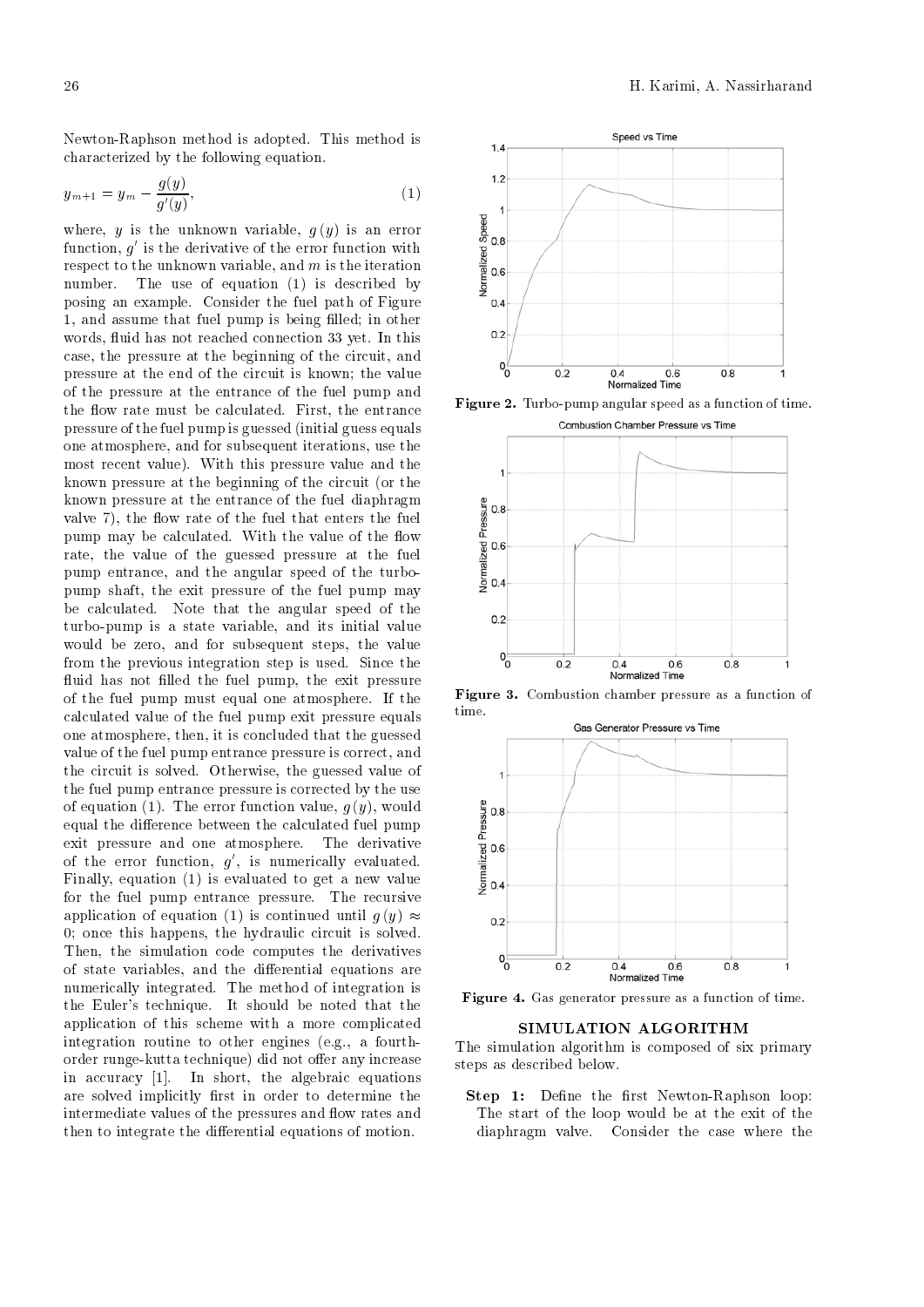fuel path is not filled, and the first branch is not encountered. In this case, the end of the loop would be at the exit of the element that is being filled. Otherwise, the end of the loop would be at the end of the first branch. In this step, the exit pressure of the diaphragm valve must be guessed For example, consider Figure 1. The exit pressure of the diaphragm valve which is the same as the pump entrance pressure) is guessed. If there are no branches in the combustion of the combustion of the combustion of the combustion of the combustion of the combustion of the combustion of the combustion of the combustion of the combustion of the combustion of the combusti chamber or the gas-generator, solve the hydraulic circuit and calculate the pressure of the combustion chamber or the gas-generator; then, go to Step 5. Note that in this case, there is only one Newton-Raphson loop and the end of the loop is inside the combustion chamber or the gas-generator.

- Step With the known pressure at the known pressure at the entrance of the entrance of the entrance of the en the diaphragm valve and the assumed fuel pump entrance pressure from the previous Step, solve the hydraulic circuit up to the first branch. With reference to Figure 1, the hydraulic circuit up to the exit of connection 33 is solved.
- Step 3: For each of the branch paths, define a new Newton-Raphson loop nested with the previous Newton-Raphson loop (note that if another branch is encountered while following the original branch path, another Newton-Raphson loop nested with the previous defined Newton-Raphson loop must be defined). For example, while following the branch at the exit of connection 51 towards the thrusters 54 and 55, one must define a new Newton-Raphson loop for the branch that is encountered at the exit of connection 47 nested with the second Newton-Raphson loop that was defined for the branch at the exit of the connection 51.
- Step 4: Solve the hydraulic circuits related to each branch. At the end of this Step, the pressures and
- Step 5: For the case where there are no branches, correct the pressure that was guessed in Step 1 until the calculated pressure of the combustion cham ber or the gas-generator equals the corresponding integrated values. If there are any branches, the guessed pump entrance pressure is corrected until the conservation of mass at the first branch is satisfied.
- Step 6: If the simulation time is ended, then stop: otherwise, integrate the equations of motion and go to Step 1. Note that the goal of Steps 1 through 5 is to calculate the pump entrance pressure. As soon as this is done, the values of intermediate pressures

### NUMERICAL EXAMPLE

As was mentioned, the entrance pressures of the pumps are not known. As an example, the fuel path solution is discussed here. The oxidizer path solution technique is similar. These two paths are coupled by the combustion in the combustion chamber and in the gas generator the algebraic implicit equations of each path do not depend on those of the other. The algorithm for computing the pump entrance pressure is based uid in its part of the company of various of various of various of  $\alpha$ elements in the circuit path are known When the circuit path are known When the circuit path are known When the circuit path are known When the circuit path are known When the circuit path are known When the circuit path a equation is solved, the following is used to determine

$$
\frac{d\bar{V}}{dt} = \frac{1}{\rho V}\dot{m}, \quad 0 \le \left[\bar{V} = \frac{V(t)}{V}\right] \le 1\tag{2}
$$

where,  $V(t)$  is the instantaneous value of the amount of filled volume,  $V$  is the volume of the element,  $t$  is the time variable,  $\rho$  is the density of the fluid, and m is

At the beginning, before the diaphragm valve 7 is opened, the pump entrance pressure equals one atmosphere. After the opening of the diaphragm valve, the nuiture starts to him valve  $\ell$ , and until the value of  $\nu$ from equation - is less than the equation - is less than the equation - is less than the equation reaches no the pump and the pump entrance pressure would equal one atmosphere as soon as value is letter to the most in the society of the society of the society of the society of the society of the society of the society of the society of the society of the society of the society of reaches the pump and until the value of  $\vec{V}$  for the pump from equation - is less than the uid does not reach connection 33. Now, we start applying the simulation algorithm

- steps a dens al and lead dens the right and propose loop. The beginning of the loop is at the entrance of the pump and the end of the loop is at the exit of the pump. As was mentioned in Section 3 of the paper, the pump entrance pressure is calculated to ensure that exit pump pressure would equal one atmosphere. As soon as the pump is filled with uid starts ling connection and the starts of the starts of the starts of the starts of the starts of the starts case, the exit pressure of connection 33 would equal one atmosphere. Again, as was done previously, the pump entrance pressure is computed to ensure that exit pressure of connection 33 equals one atmosphere. As soon as connection 33 is filled with uid is guided through connections and the connection connections are a series of the connection of the connection of the connection of the connection of the connection of the connection of the connection of the connection 31 and the other part goes through connection 51.
- Step 3: When the branch is encountered, a new Newton-Raphson loop nested with the first Newton-Raphson loop is defined. The beginning of this loop ia at the first branch (or at the exit of connection 33) and the end of the loop is at the beginning of the second branch (or at the exit of connection 51). The third Newton-Raphson loop nested with the second one is because of the branch at the exit of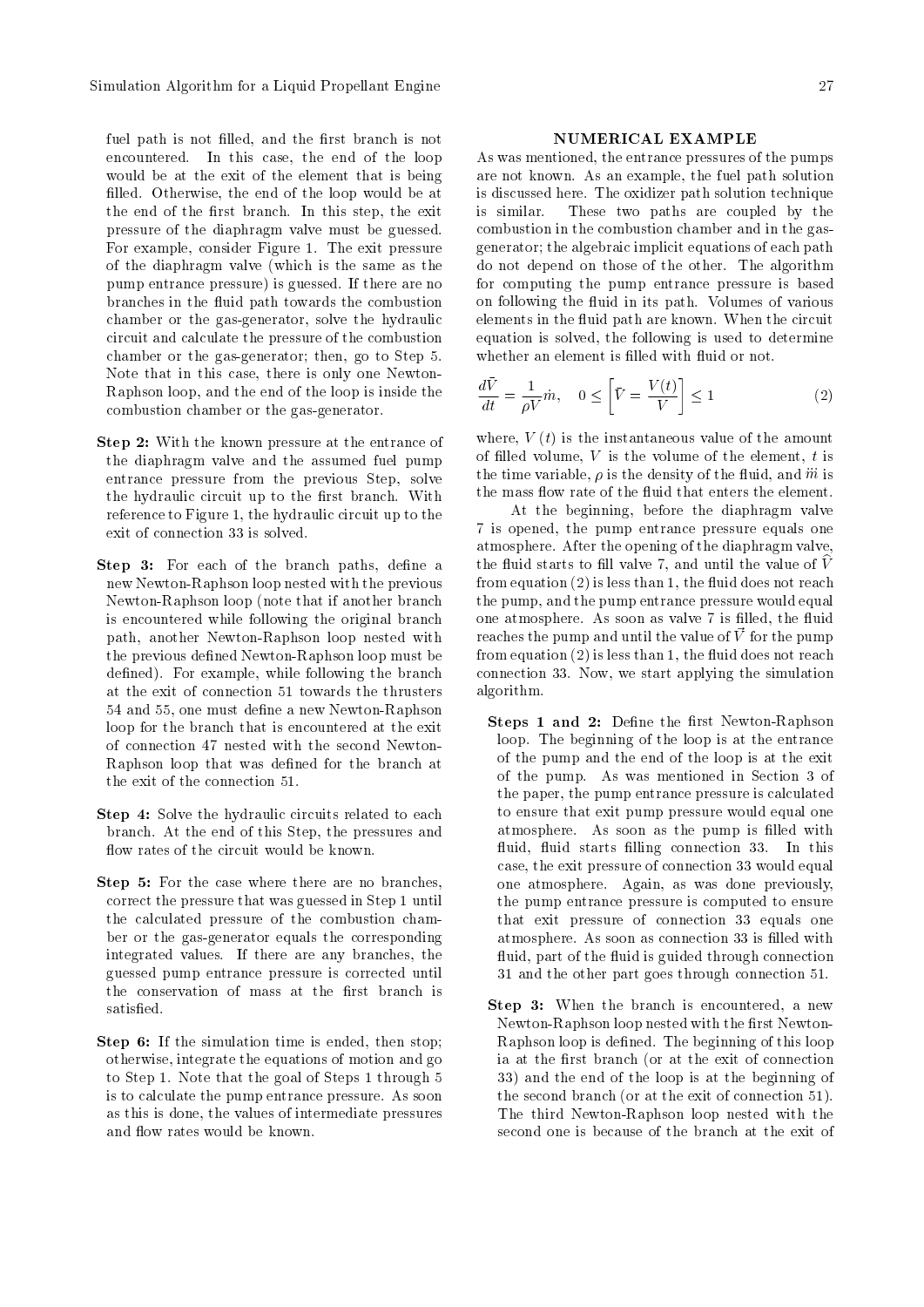| No.            | Description                                                | %Error |
|----------------|------------------------------------------------------------|--------|
| $\mathbf{1}$   | Turbine Power                                              | 2.02   |
| $\overline{2}$ | Fuel pump mass flow rate                                   | 2.59   |
| 3              | Fuel pump head                                             | 1.67   |
| 4              | Oxidizer pump mass flow rate                               | 0.47   |
| 5              | Oxidizer pump head                                         | 0.44   |
| 6              | Fuel pump exit pressure                                    | 0.42   |
| $\overline{7}$ | Oxidizer pump exit pressure                                | 0.31   |
| 8              | Fuel mass flow rate of the thruster combustion chamber     | 0.0    |
| 9              | Oxidizer mass flow rate of the thruster combustion chamber | 0.80   |
| 10             | Pressure inside the thruster combustion chamber            | 0.73   |
| 11             | Turbo-pump shaft angular speed                             | 0.49   |
| 12             | Pressure inside the gas-generator                          | 1.98   |
| 13             | Fuel mass flow rate of the gas-generator                   | 2.73   |
| 14             | Oxidizer mass flow rate of the gas-generator               | 2.50   |
| 15             | Pressure inside the combustion chamber                     | 0.03   |
| 16             | Fuel mass flow rate of the combustion chamber              | 2.64   |
| 17             | Oxidizer mass flow rate of the combustion chamber          | 1.19   |

**Table 1.** Comparison of Simulation and Design Values at Nominal Conditions.

element 20. In the same manner, the fourth loop (nested with the third one) relates to the branch at connections  $\mathcal{L}_\mathcal{A}$  and  $\mathcal{L}_\mathcal{A}$  and  $\mathcal{L}_\mathcal{A}$  and  $\mathcal{L}_\mathcal{A}$  and  $\mathcal{L}_\mathcal{A}$ last loop is related to computations from the exit combustion chamber

- $\mathbf{r}$   $\mathbf{r}$   $\mathbf{r}$   $\mathbf{r}$  and  $\mathbf{r}$  and  $\mathbf{r}$  and  $\mathbf{r}$  and  $\mathbf{r}$  and  $\mathbf{r}$   $\mathbf{r}$   $\mathbf{r}$   $\mathbf{r}$   $\mathbf{r}$   $\mathbf{r}$   $\mathbf{r}$   $\mathbf{r}$   $\mathbf{r}$   $\mathbf{r}$   $\mathbf{r}$   $\$ from the exit of connection 33 towards the gasgenerator is solved the pressure at the exit of connection 33 is known from Steps 1 and 2, and also the pressure at the end of the path like the gas-generator pressure is known; therefore, with reference to discussion in Section 3, equations of the circuit could be solved). Similarly, the hydraulic circuit equation in the exit path of connection 33 till exit of connection 51 is solved. Likewise, knowing the pressure at exit of connection 51 and pressure at the end of the path towards the combustion cham ber, the circuit equation in the path of connection 51 towards the combustion chamber is solved. Note that in the the path is distinct with  $\frac{1}{2}$ combustion chamber would be the pressure at the end of the path; otherwise, the end pressure is the pressure of the element that is being lled with fluid and equals one atmosphere. Similarly, the two hydraulic circuits de from the exit of the exit of the exit of the exit of the exit of the exit of the exit connection 51 till the interior point of thrusters 55 and 56 are computed.
- step if an intervation of mass at the conservation of  $\mathbb{R}^n$ branch (or at the exit of element 51) holds, it can be concluded that the pump entrance pressure is correct and the circuit is solved; otherwise, the

pump entrance pressure would be xed using the recursive Newton-Raphson method (see equation 1), and the computations would be repeated.

Finally, in this Step, the differential equations of motion are integrated

# SIMULATION OUTPUT

The plots of angular speed of the turbo-pump shaft, combustion chamber pressure, and gas-generator pressure are shown in Figures 2-4. The nominal values obtained from the simulation code are compared to the designed values in Table 1. Percent errors are acceptable

### PARAMETRIC STUDY AND OPTIMIZATION CAPABILITY

The developed simulation code for the speci c liquid propellant engine under study has the capability to be used in studying the effects of various element and subsystem parameters on forecasting the performance and operation of the engine system. This code may be used as a suitable tool to optimize the behavior and operation of the engine system

For example, the effects of changes in the regulator pressure drop (Figure 1, element number  $12$ ), nominal turbo-pump angular speed (Figure 1, element number 4), and pressure drop of combustion chamber oxidizer injectors (Figure 1, element number 1) are studied as described below

1. The simulation results show that an increase in the regulator pressure drop  $(20\%$  change of the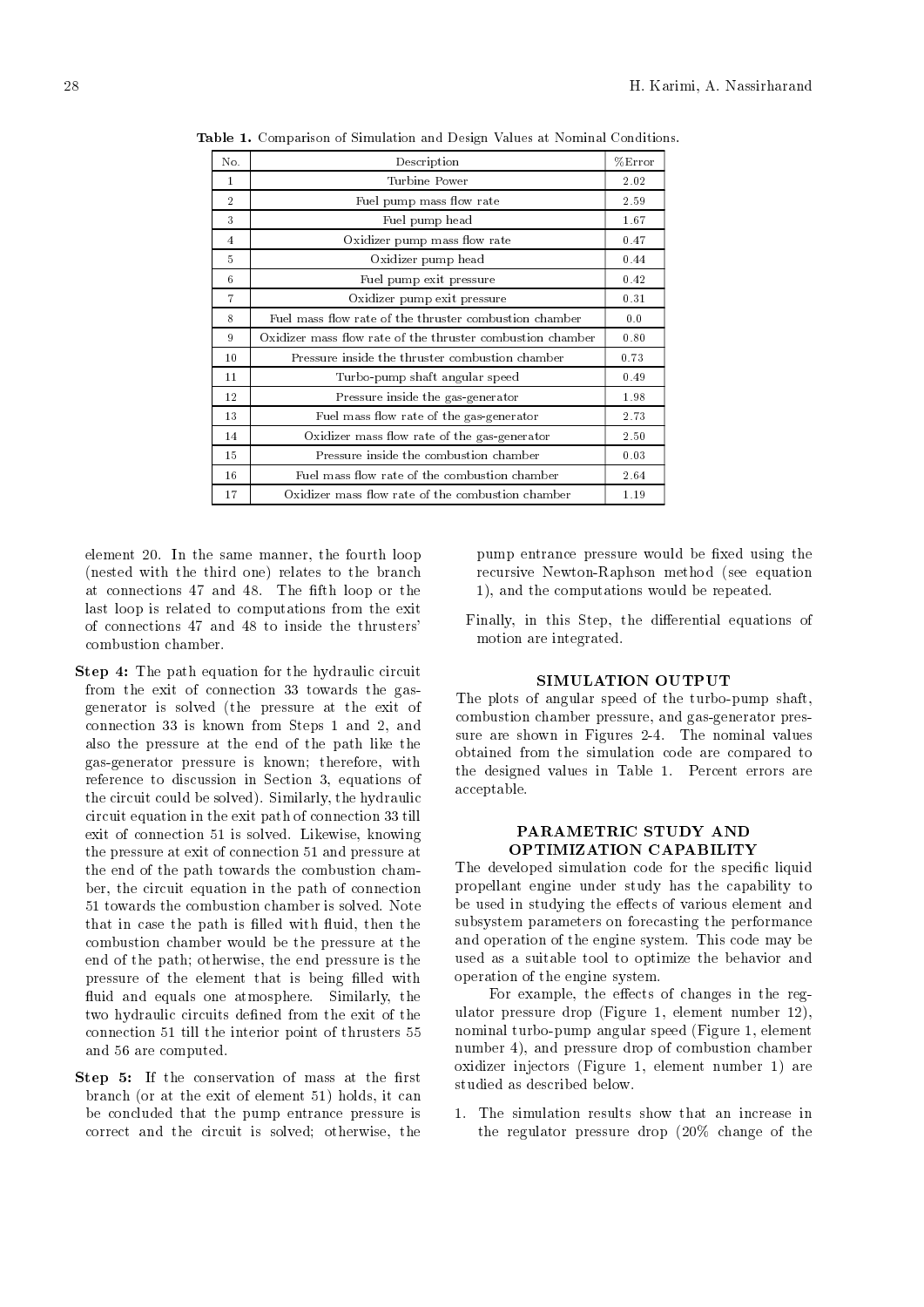

**Figure 3.** Effect of change in regulator pressure drop.



**Figure 0.** Enect of change in nominal turbo-pump angular speed



Figure E-ect of change in pressure drop of oxidizer injectors

angular displacement of the regulator control ele ment toward reducing the cross sectional area of the uid passage causes a decrease in the combustion chamber pressure. Also, a decrease in regulator pressure drop - change of the angu lar displacement of the regulator control element in the direction of increasing the cross sectional

area of the fluid passage) causes a  $4\%$  increase in the combustion chamber pressure. These results are graphically demonstrated via figure 5. This amount of decrease or increase in the combustion chamber pressure causes a change in the amount of generated liquid engine thrust force Increase or decrease of regulator pressure drop assuming that the energy balance of the whole engine system re mains constant (without changes in the turbo-pump system operational characteristics), has an adverse effect on the value of combustion chamber pressure. Therefore increase or decrease of regulator pressure drop causes a decrease or increase in the value of engine thrust, respectively.

- $\mathcal{D}$ in the nominal value of the turbo-pump angular speed causes a combustion in the combustion of the combustion of the combustion of the combustion of the combustion of the combustion of the combustion of the combustion of the combustion of the combustion of the combustio chamber pressure; a  $10\%$  decrease in the nominal value of the turbo-pump angular speed causes a noticeable decrease of  $43\%$  in the combustion chamber pressure. These results are summarized in Figure , we can expect that changes in  $\mathbf{f}$  is obvious that changes in non-invalue of the turbo-pump angular speed have a direct relationship with the combustion chamber pressure the change in the mentioned angular speed implies changes in mass flow rates of fuel and oxidizer as well as changes in the discharge pressures of pumps). By an increase (decrease) in engine energy balance due to changes in the nominal turbo-pump angular speed and ultimately due to increases 
de creases) in discharge pressures and discharge mass flow rates of the pumps, the amount of combustion chamber pressure and consequently the amount of generated thrust will increase 
decrease
- Execution of the simulation code shows that a decrease in the pressure drop of combustion cham ber oxidizer injectors (by increasing the pressure drop coecient by a factor of  $\alpha$  factor of  $\alpha$ increase in the combustion chamber pressure. On the other hand, an increase in the pressure drop of the combustion chamber oxidizer injectors by halving the pressure drop coefficient) causes an 8.3% decrease in the combustion chamber pressure. These results are summarized in Figure 7. The physical explanation for this phenomenon is exactly the same as that described for the change in the regulator pressure drop (see item 1 above).

#### SUMMARY AND CONCLUSIONS

In this paper, application of a newly developed LPE simulation algorithm to a new engine is considered. The simulation method and its application are dis cussed. The output values of the simulation code at nominal values are compared with the real values and satisfactory results are obtained. A parametric study is